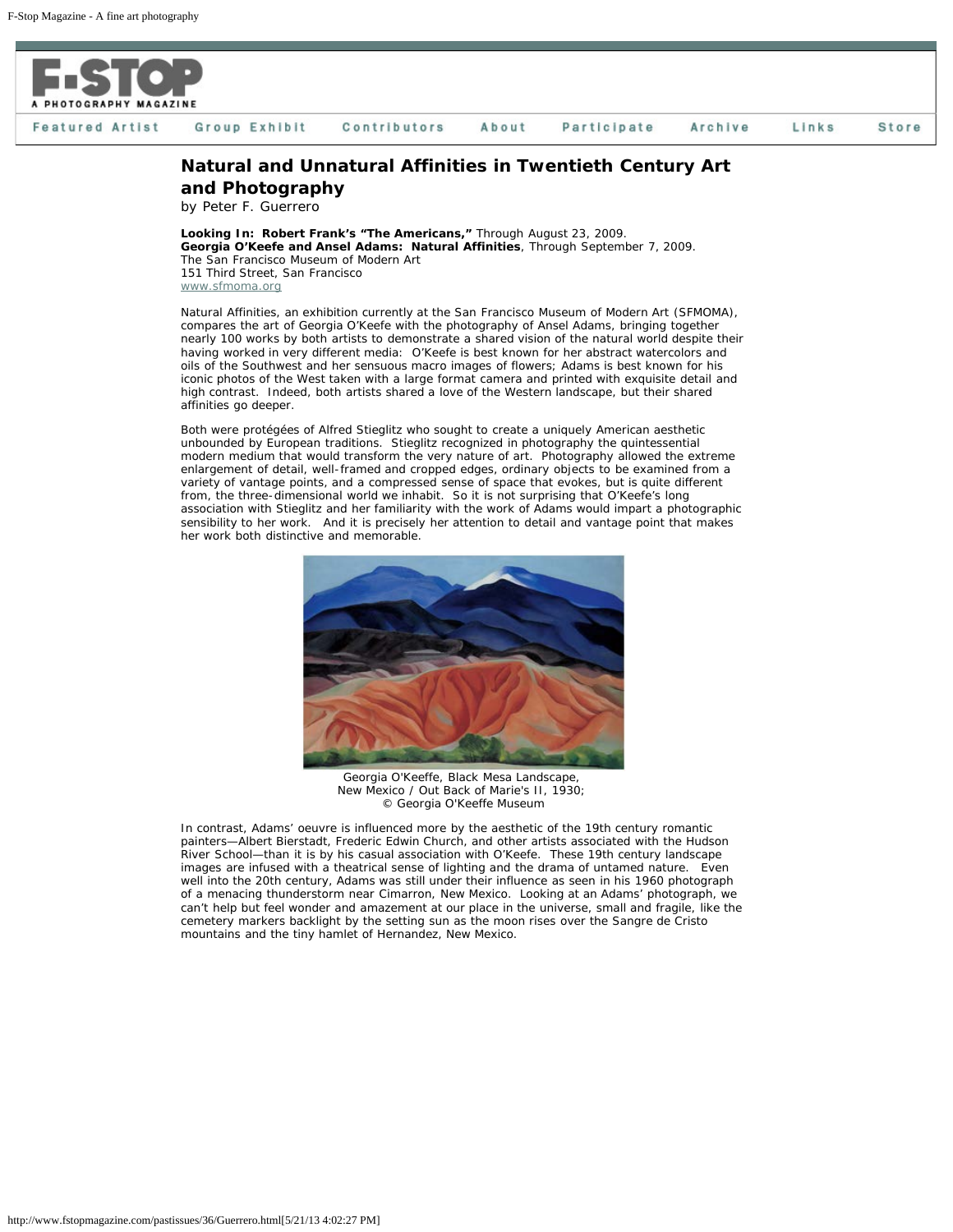

Moonrise, Hernandez New Mexico c. 1941 © 2009 The Ansel Adams Publishing Rights Trust

But a visit to another current SFMOMA exhibition makes for a more challenging comparison. This one celebrates the fiftieth anniversary of the publication of Robert Frank's *The Americans*, a candid and stark photographic essay of post-war America prescient in its documentation of what the children of the Greatest Generation would come to reject in the turmoil of the 1960s. Unlike Adams, Frank was influenced by the Depression-era documentary photographs of Walker Evens and Dorothea Lange. Working with a small, 35mm Leica camera, Frank composed on the run using high-speed film to capture the essence of the moment. With the support of a Guggenheim Fellowship, Frank set off in the mid-1950's in a used Ford and without a set itinerary. He ultimately shot 767 rolls of film and over 27,000 images, returning to his studio to print over 1,000 rough 8x10 prints that would be the source for the 83 images that ultimately found their way into the book. These photographs were then juxtaposed, often placing images of indifferent wealth and excess next to the scenes of poverty and despair. Frank shows us the world of sleazy bars and casinos, dilapidated rooming houses, lonely farmhouses and anonymous city streets. This is America in the throes of the cold war, menaced by the threat of the atomic bomb, somber and filled with contradictions. Indeed, Frank intended that his book stand in stark contrast to *Life* magazine's view of the 1950's as a narrative with a predictable beginning, middle and end.



Robert Frank, Trolley—New Orleans, © Robert Frank

Frank's photographs are in sharp contrast with Adams'. They are small and grainy, seemingly of newsroom archival quality. Adams' work, on the other hand, is crisp, clear, and luminous. And, just as we might shy away from the stark social reality of Frank's images we are drawn to the detail and beauty of the natural world in Adams' work. Delightfully, both show us the power of photography to shape aesthetic sensibilities and our view of the world.

Peter F. Guerrero, a photographer and writer in Berkeley, California. He can be reached at: [Studio374@me.com](mailto:Studio374@me.com)